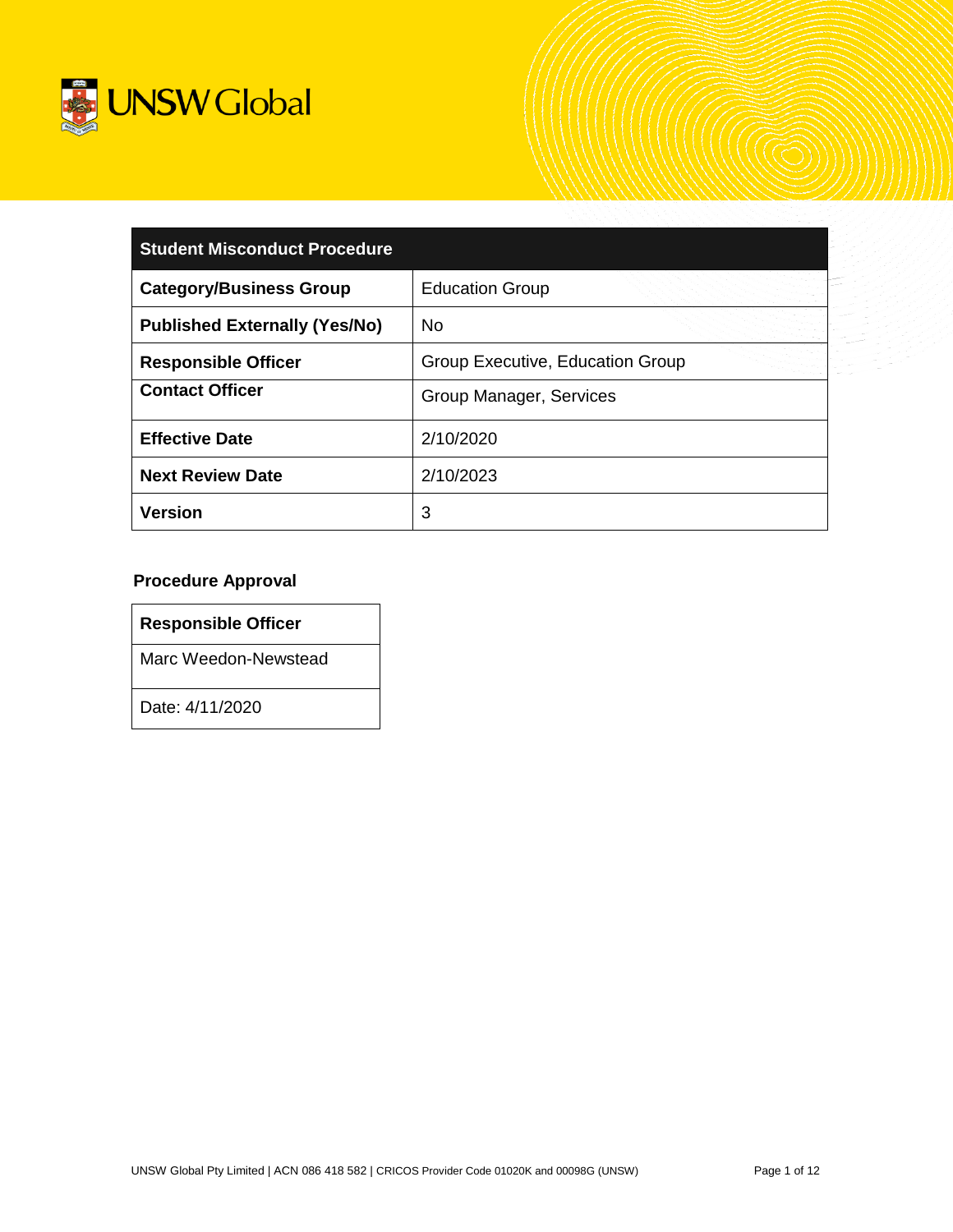

### **1 Purpose**

The purpose of this procedure is to:

- a) support the Student Misconduct Policy;
- b) ensure a consistent organisational approach to allegations of student misconduct; and
- c) ensure that allegations of student misconduct are resolved fairly and consistently.

### **2 Scope**

This procedure applies to UNSW Global, its employees and contractors. For Diploma students, please refer to UNSW Sydney's policy framework.

### **3 Definitions**

*Academic Misconduct* means behaviour or conduct undertaken to obtain an academic advantage, including for another person, to which the student or the other person is not legitimately entitled. It includes, but is not limited to, the misconduct identified in section 5.2 of the Student Misconduct Policy.

**Exclusion** means the permanent cancellation of a student's enrolment and termination of all rights and privileges as a student of UNSW Global, including the right to re-enrol as a student and the right to enter UNSW Global and UNSW Australia property.

*Non-Academic Misconduct* all student misconduct other than Academic Misconduct and includes, but is not limited to, the forms of misconduct referred to in section 5.1 of the Student Misconduct Policy.

*Probation* means a defined period of time during which any finding of misconduct in accordance with the Student Misconduct Policy will result in Exclusion.

**SAM** means the Student Agent Management system.

*Student Misconduct Committee* means the committee determining serious student misconduct and reporting to UNSW Global's CEO.

*Student Misconduct Register* means the centrally held register where findings of student misconduct are recorded.

### **4 Procedure Detail**

The UNSW Global staff members identified in this section must take ownership of the matters identified in the column entitled 'Responsibilities'. If staff members are unsure of their responsibilities under this procedure or the Student Misconduct Policy, they should get in touch with the Contact Officer for guidance.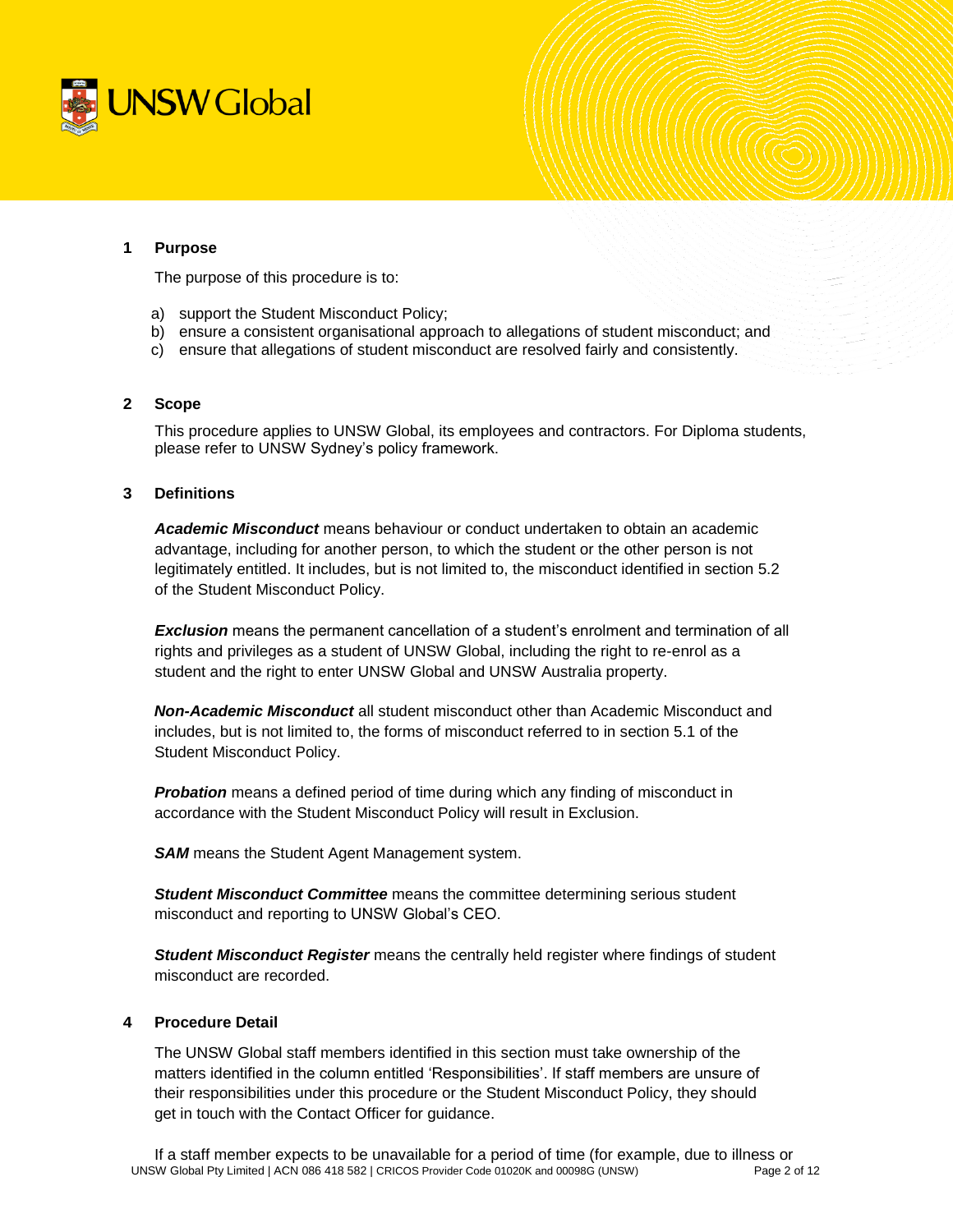

leave) that person may nominate another staff member to carry out their responsibilities under this procedure, provided that the nominated replacement has the appropriate authority and experience. All nominations of this kind must be approved in writing by the Group.

### **4.1 Non-Academic Misconduct**

| <b>Non-Academic Misconduct</b> |                                            |                                                                                                                                          | <b>Step 1: Allegation</b>                                                                                                                                                                                                                                                                                                                                                                                                 |
|--------------------------------|--------------------------------------------|------------------------------------------------------------------------------------------------------------------------------------------|---------------------------------------------------------------------------------------------------------------------------------------------------------------------------------------------------------------------------------------------------------------------------------------------------------------------------------------------------------------------------------------------------------------------------|
|                                | <b>Staff Members</b>                       | <b>Tasks</b>                                                                                                                             | <b>Responsibilities</b>                                                                                                                                                                                                                                                                                                                                                                                                   |
| Making an Allegation           | Teachers and<br>other staff                | <b>Report Non-</b><br>Academic<br>Misconduct (not<br>relating to falsified<br>medical<br>certificates)                                   | Complete Student Misconduct Form, ensuring that you<br>$\bullet$<br>have all relevant information and supporting<br>documentation.<br>Email completed form and all supporting documentation to<br>$\bullet$<br>the 'complaints and conduct' email address.                                                                                                                                                                |
|                                | Academic<br>Coordinator<br>(FS/IL)         | <b>Report Non-</b><br>Academic<br><b>Misconduct</b><br>(relating to first<br>offence falsified<br>medical<br>certificates/<br>documents) | Contact the medical practice shown on the certificate. If the<br>$\bullet$<br>medical practice confirms that the document is not<br>genuine, complete Student Misconduct Form and arrange<br>an interview with student.<br>For non-medical documents, contact relevant document<br>$\bullet$<br>owner to verify authenticity.                                                                                             |
|                                | <b>Student Services</b><br><b>Officers</b> | Receive enquiry or<br>allegation from a<br>teacher or other<br>staff member                                                              | Monitor the 'complaints and conduct' email address and<br>$\bullet$<br>check for Non-Academic Student Misconduct Forms.<br>Check all forms to ensure that they are properly filled out<br>$\bullet$<br>and have all necessary supporting documentation.<br>If not, email the person requesting missing information.<br>$\bullet$<br>Completed forms should be forwarded to Student Support<br>Manager to commence Step 2. |
|                                |                                            | Receive enquiry or<br>allegation from a<br>student                                                                                       | Inform the student that they should speak to a Student<br>$\bullet$<br>Adviser about the issue.<br>Make an appointment with the Student Adviser for the<br>$\bullet$<br>student within the next five working days.                                                                                                                                                                                                        |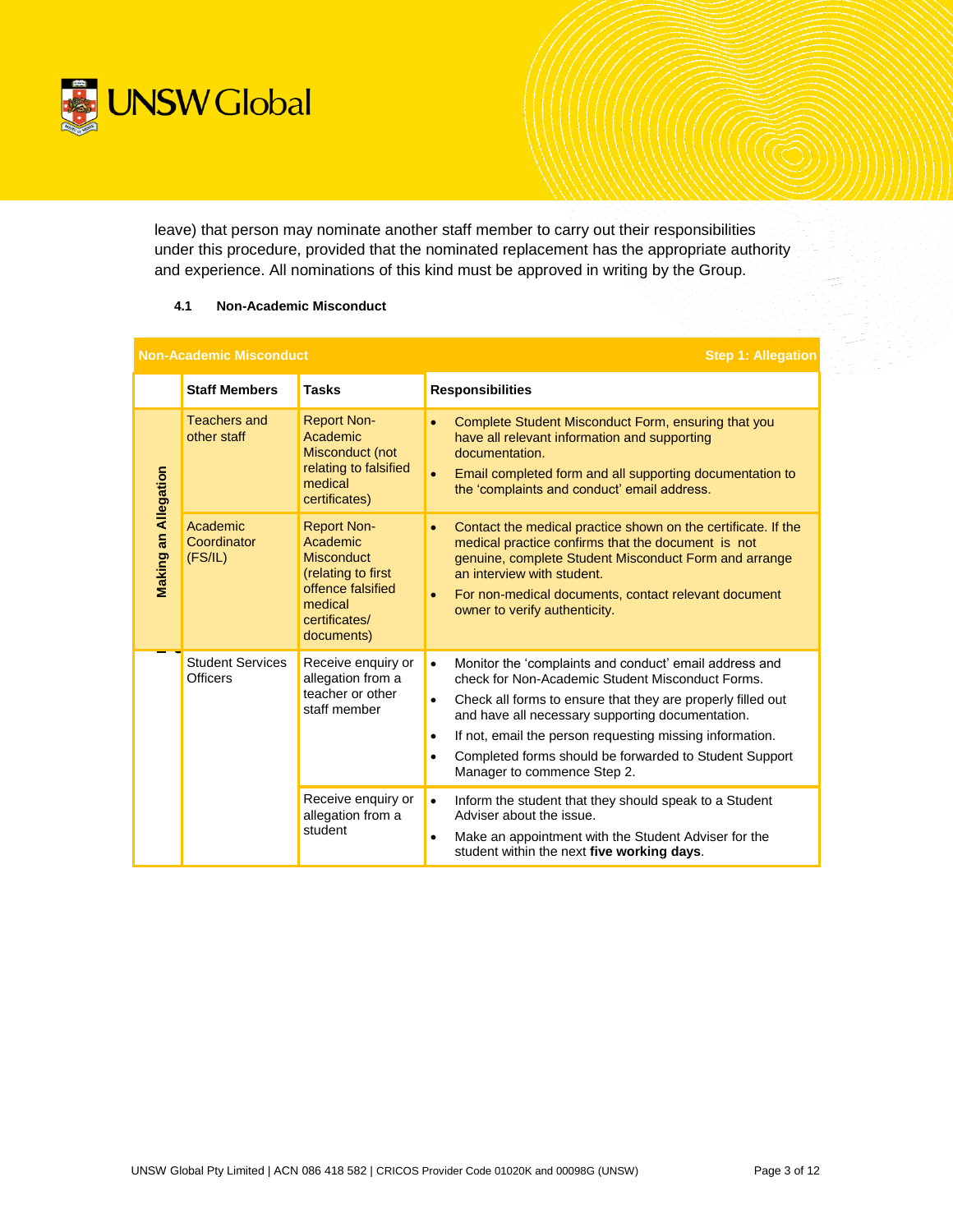

| <b>Student Advisers</b><br>allegation | Meet with student<br>and assess          | $\bullet$                                                                                                                                                                                        | All students who wish to make an allegation of Non-<br>Academic Misconduct must meet with a Student Adviser.                                                                                                                                 |
|---------------------------------------|------------------------------------------|--------------------------------------------------------------------------------------------------------------------------------------------------------------------------------------------------|----------------------------------------------------------------------------------------------------------------------------------------------------------------------------------------------------------------------------------------------|
|                                       | $\bullet$<br>$\bullet$<br>٠<br>$\bullet$ |                                                                                                                                                                                                  | Student Advisers must help students understand the<br>misconduct process and work out if the student has an<br>allegation that falls within the scope of the Student<br>Misconduct Policy.                                                   |
|                                       |                                          |                                                                                                                                                                                                  | If there is not a proper allegation that can be made, inform<br>the student of this and confirm in writing within five<br>working days. Note allegation in SAM.                                                                              |
|                                       |                                          |                                                                                                                                                                                                  | If there is a proper allegation that can be made and the<br>student wishes to make an allegation, the Student Adviser<br>must complete the Student Misconduct Form and ensure<br>that all supporting documentation is attached or requested. |
|                                       |                                          | The Student Adviser logs the allegation in SAM and<br>confirms, in writing to the student who made the allegation<br>that their allegation is progressing to Step 2 within five<br>working days. |                                                                                                                                                                                                                                              |
|                                       |                                          |                                                                                                                                                                                                  | Forward all completed forms, with supporting<br>documentation to the Student Support Manager within five<br>working days of interview with the student making the<br>allegation.                                                             |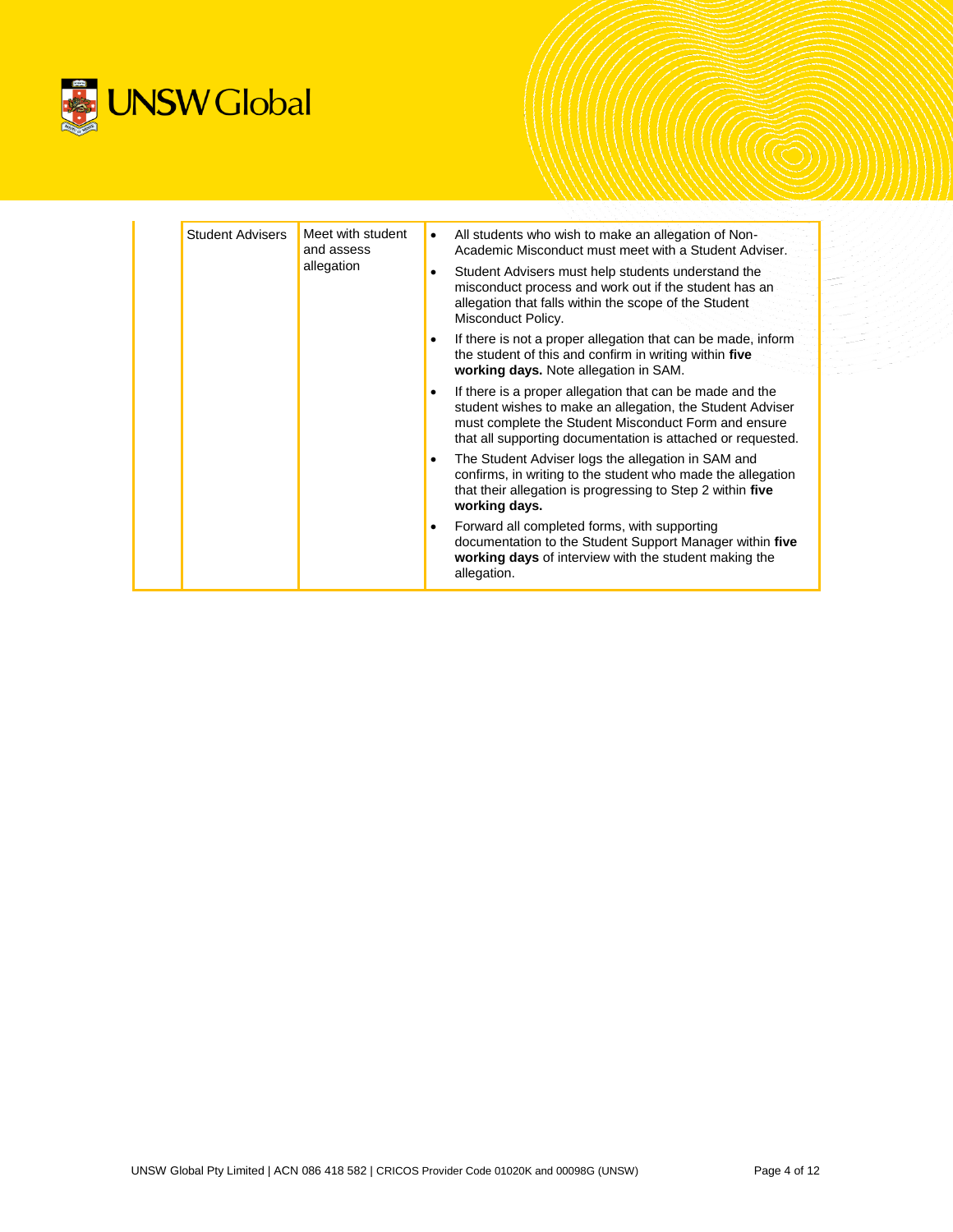

| <b>Non-Academic Misconduct</b> |                                                                |                                                                                                                                                                    | <b>Step 2: Notification and Investigation</b>                                                                                                                                                                                                                                                                                                                                                                                                                                                                                                                                                                                                                                                                                            |
|--------------------------------|----------------------------------------------------------------|--------------------------------------------------------------------------------------------------------------------------------------------------------------------|------------------------------------------------------------------------------------------------------------------------------------------------------------------------------------------------------------------------------------------------------------------------------------------------------------------------------------------------------------------------------------------------------------------------------------------------------------------------------------------------------------------------------------------------------------------------------------------------------------------------------------------------------------------------------------------------------------------------------------------|
|                                | <b>Staff Members</b>                                           | Tasks                                                                                                                                                              | Responsibilities                                                                                                                                                                                                                                                                                                                                                                                                                                                                                                                                                                                                                                                                                                                         |
| Notification of Allegation     | <b>Student Support</b><br>Manager                              | <b>Assess whether</b><br>investigation<br>needed and<br>whether allegation<br>is of serious<br>misconduct                                                          | After receiving the Student Misconduct Form from Student<br>$\bullet$<br>Advisers, determine whether or not an allegation requires<br>further investigation.<br>All Serious Student Misconduct must be investigated.<br>In relation to non-serious student misconduct, only some<br>allegations will require investigation. Where an allegation<br>of non-serious student misconduct is clear and supported<br>by all evidence necessary to allow a decision to be made,<br>it can progress to Step 3 for determination without further<br>investigation.<br>Where no investigation is needed, forward the completed<br>forms and supporting documentation to the relevant Step 3<br>decision maker within five working days of receipt. |
|                                |                                                                | Notify the student<br>of allegation of<br>Non-Academic<br><b>Misconduct not</b><br>relating to falsified<br>medical<br>certificates                                | Within five working days of receipt, notify the student (the<br>$\bullet$<br>subject of the allegation) by email that an allegation has<br>been received. Advise the student if an investigation is to<br>be conducted or whether it will go straight to Step 3 for a<br>determination.<br>Keep the student (the subject of the allegation) informed of<br>$\bullet$<br>any potential delays.<br>Log the allegation in Student Misconduct Register with<br>۰<br>details of all correspondence and update notes in SAM.                                                                                                                                                                                                                   |
|                                | Academic<br>Coordinator<br>(FS/IL)                             | Notify the student<br>of allegation of<br>Non-Academic<br><b>Misconduct</b><br>relating to first<br>offence of falsified<br>medical<br>certificates /<br>documents | Within five working days of completion of Student<br>$\bullet$<br>Misconduct Form, notify the student by email that an<br>allegation has been made against them, inform the student<br>to attend an interview.<br>If the student is offshore, advise the student to email<br>$\bullet$<br>response to the allegation, along with evidence.<br>Log the allegation in Student Misconduct Register with<br>$\bullet$<br>details of all correspondence and update notes in SAM.                                                                                                                                                                                                                                                              |
| Investigation                  | <b>Student Support</b><br>Manager                              | Investigate<br>allegation of Non-<br>Academic<br>Misconduct                                                                                                        | Undertake further investigation and collate relevant<br>$\bullet$<br>information or further evidence as required.<br>Speak to relevant staff members or other students as<br>$\bullet$<br>necessary.<br>Keep records of all interviews and investigations<br>undertaken. Save such materials in an electronic<br>confidential Student Misconduct file for the relevant<br>student.<br>Prepare report setting out findings and forward to the<br>$\bullet$<br>relevant Step 3 decision makers within 20 working days<br>of the completion of Step 1.                                                                                                                                                                                      |
|                                | Academic<br>Coordinator<br>(FS/IL) and AAD<br>(FS) or HOS (IL) | Investigate first<br>offence of falsified<br>medical<br>certificates/<br>documents                                                                                 | $\bullet$<br>Academic Coordinator to have rung medical<br>practice/document owner to confirm authenticity. Interview<br>proceeds on the basis the document is falsified<br>AAD or HOS, and the Academic Coordinator is to conduct<br>$\bullet$<br>an interview with student to determine authenticity of<br>document                                                                                                                                                                                                                                                                                                                                                                                                                     |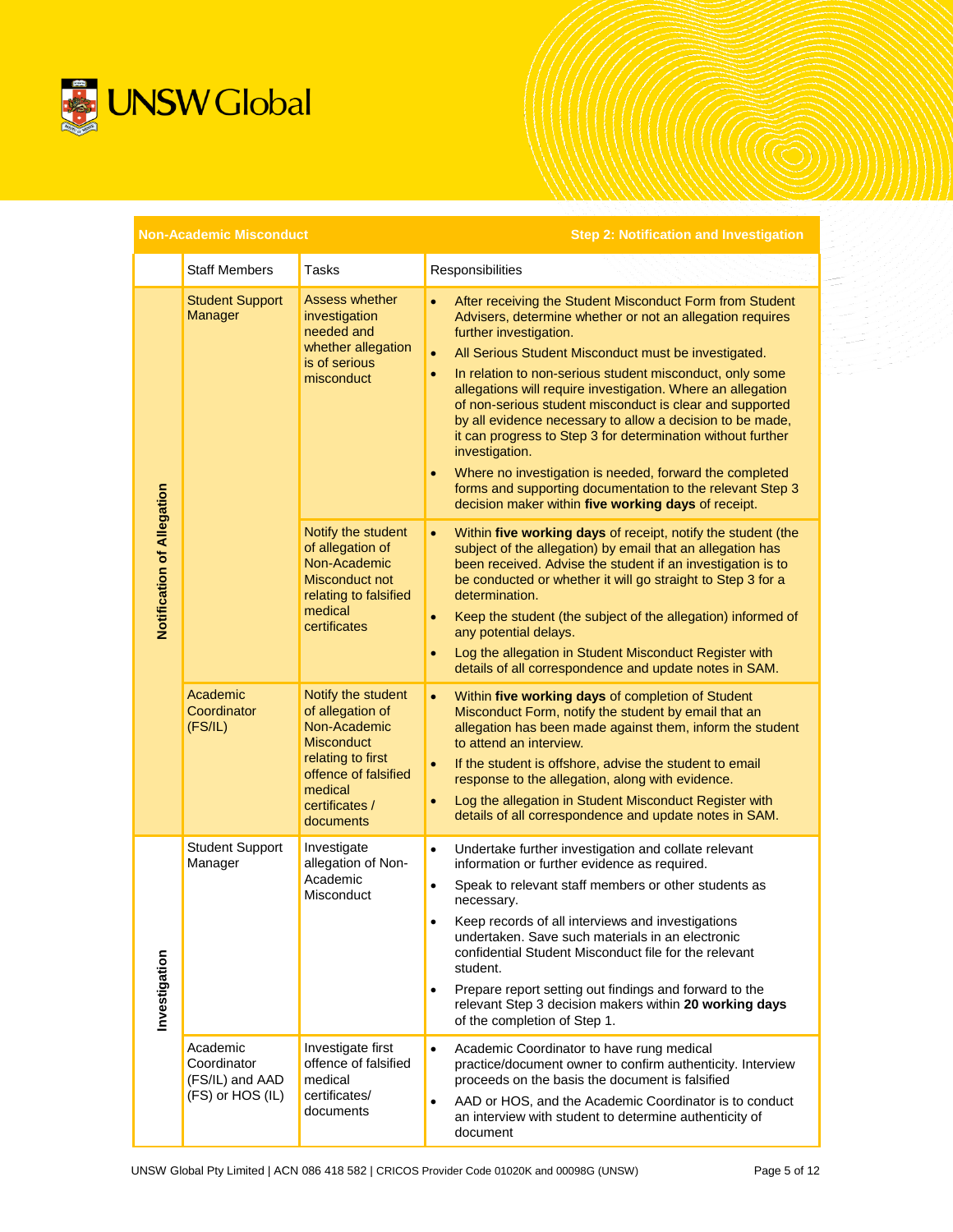

| <b>Non-Academic Misconduct</b> |                         |                        |           | <b>Step 2: Notification and Investigation</b>                                                                                                                                                                                                                                                                              |
|--------------------------------|-------------------------|------------------------|-----------|----------------------------------------------------------------------------------------------------------------------------------------------------------------------------------------------------------------------------------------------------------------------------------------------------------------------------|
| Support                        | <b>Student Advisers</b> | <b>Assist students</b> | $\bullet$ | Be available to help students understand student<br>misconduct process.<br>A Student Adviser may not assist two students involved in<br>the same misconduct process. Different Student Advisers<br>must be allocated to assist the student making an<br>allegation and the student who is the subject of an<br>allegation. |

| <b>Non-Academic Misconduct</b> |                                                                                                       |                                                                                                                                           | <b>Step 3: Determination</b>                                                                                                                                                                                                                                                                                                                                                                                                                                                                                                                                                                                                                                                                                                                                                                                     |
|--------------------------------|-------------------------------------------------------------------------------------------------------|-------------------------------------------------------------------------------------------------------------------------------------------|------------------------------------------------------------------------------------------------------------------------------------------------------------------------------------------------------------------------------------------------------------------------------------------------------------------------------------------------------------------------------------------------------------------------------------------------------------------------------------------------------------------------------------------------------------------------------------------------------------------------------------------------------------------------------------------------------------------------------------------------------------------------------------------------------------------|
|                                | <b>Staff Members</b>                                                                                  | <b>Tasks</b>                                                                                                                              | <b>Responsibilities</b>                                                                                                                                                                                                                                                                                                                                                                                                                                                                                                                                                                                                                                                                                                                                                                                          |
| Non-Serious Determination      | <b>Student Support</b><br>Manager                                                                     | Make<br>determination of<br>non-serious<br>allegation, notify<br>student of<br>outcome and<br>update Student<br>Misconduct<br>Register    | Make a determination, together with Head of Studies,<br>$\bullet$<br>UNSWIL or Assistant Academic Director, UFS, based on<br>the materials presented and in accordance with the<br>principles of the Student Misconduct Policy.<br>Determine the appropriate penalty in accordance with the<br>$\bullet$<br>principles of the Student Misconduct Policy.<br>Provide the student (the subject of the allegation) with a<br>$\bullet$<br>written notification of the outcome (including notification of<br>the right to appeal) within five working days of completion<br>of Step 2.<br>Notify the person who made the allegation of the outcome<br>$\bullet$<br>(where appropriate).<br>Update the Student Misconduct Register of the decision<br>$\bullet$<br>made and any penalty imposed. Update notes in SAM. |
|                                | Assistant<br>Academic<br>Director(FS) or<br><b>Head of Studies</b><br>(IL) or Manager,<br><b>MLLT</b> | Make<br>determination of<br>non-serious<br>misconduct<br>allegations                                                                      | Make a determination, together with the Student Support<br>$\bullet$<br>Manager, based on the materials presented and in<br>accordance with the principles of the Student Misconduct<br>Policy.<br>Determine the appropriate penalty in accordance with the<br>$\bullet$<br>principles of the Student Misconduct Policy.                                                                                                                                                                                                                                                                                                                                                                                                                                                                                         |
|                                | Assistant<br>Academic<br>Director(FS) or<br><b>Head of Studies</b><br>(IL)                            | Make<br>determination of<br>non-serious<br>misconduct<br>allegations relating<br>to first offence of<br>falsified medical<br>certificates | Make a determination, based on the materials presented<br>$\bullet$<br>and in accordance with the principles of the Student<br>Misconduct Policy.<br>Determine the appropriate penalty in accordance with the<br>$\bullet$<br>principles of the Student Misconduct Policy.<br>Provide the student (the subject of the allegation) with a<br>$\bullet$<br>written notification of the outcome (including notification of<br>the right to appeal) within five working days of making the<br>decision.<br>Update the Student Misconduct Register of the decision<br>$\bullet$<br>made and any penalty imposed. Update notes in SAM.                                                                                                                                                                                 |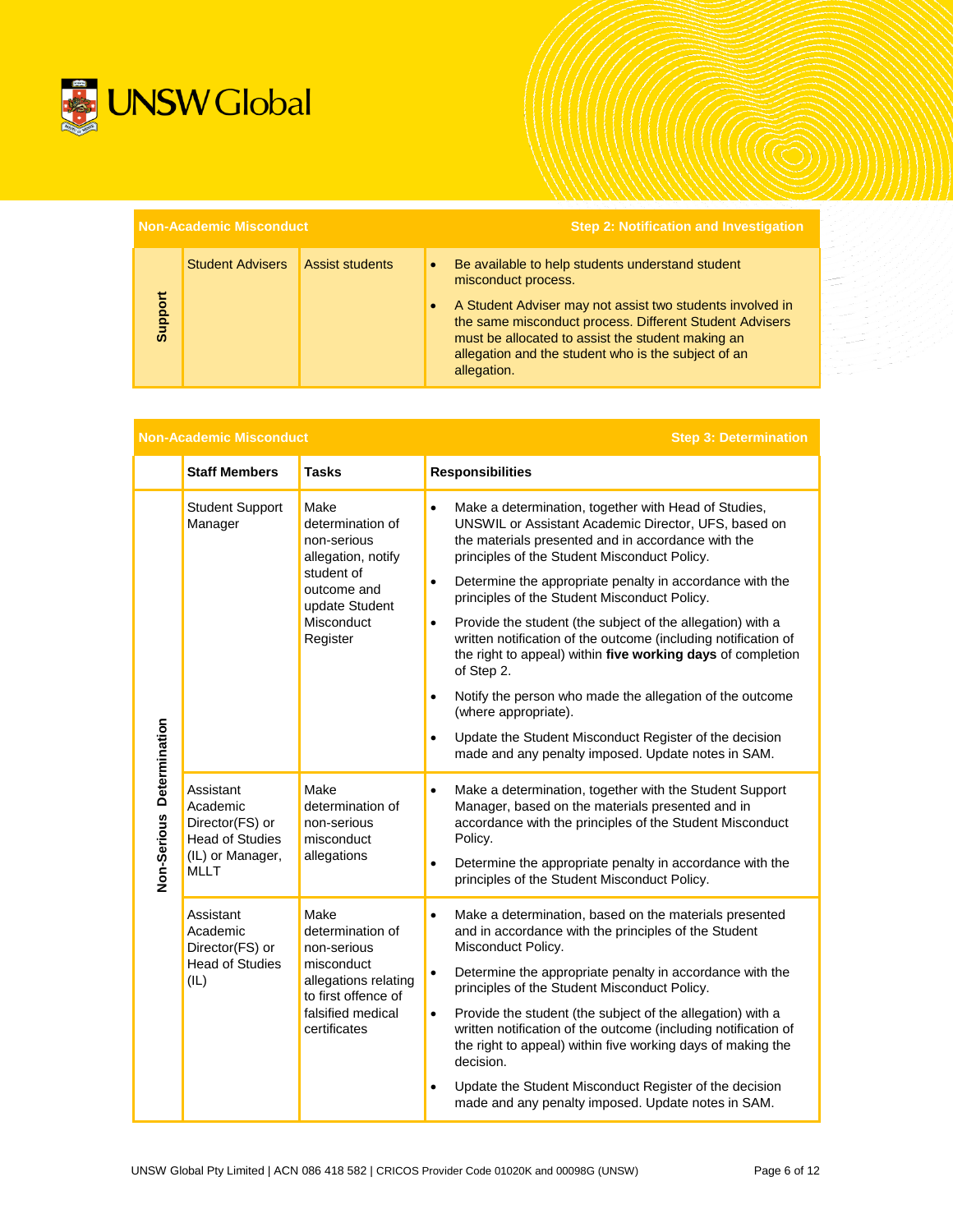

|                              | <b>Non-Academic Misconduct</b>                   |                                                                                     | <b>Step 3: Determination</b>                                                                                                                                                                                                                                                                                                                                                                                                                                                                                                                   |
|------------------------------|--------------------------------------------------|-------------------------------------------------------------------------------------|------------------------------------------------------------------------------------------------------------------------------------------------------------------------------------------------------------------------------------------------------------------------------------------------------------------------------------------------------------------------------------------------------------------------------------------------------------------------------------------------------------------------------------------------|
|                              | <b>Staff Members</b>                             | <b>Tasks</b>                                                                        | <b>Responsibilities</b>                                                                                                                                                                                                                                                                                                                                                                                                                                                                                                                        |
|                              | <b>Student</b><br><b>Misconduct</b><br>Committee | <b>Make</b><br>determination of<br>serious student<br>misconduct<br>allegations     | Make a determination of the allegation in accordance with<br>the principles of the Student Misconduct Policy.<br>Determine the appropriate penalty in accordance with the<br>principles of the Student Misconduct Policy.<br>Refer matter to external agency if appropriate.                                                                                                                                                                                                                                                                   |
| <b>Serious Determination</b> | <b>ESOS</b><br>Compliance<br><b>Officer</b>      | Notify student of<br>outcome and<br>update Student<br><b>Misconduct</b><br>Register | Provide the student (the subject of the allegation) with a<br>$\bullet$<br>written notification of the outcome (including notification of<br>the right to appeal) within five working days of the<br>committee meeting.<br>Notify the person who made the allegation of the outcome<br>(where appropriate).<br>Update the Student Misconduct Register of the decision<br>made and any penalty imposed. Update notes in SAM.<br>Save all relevant materials in the electronic confidential<br>Student Misconduct file for the relevant student. |
| Support                      | <b>Student Advisers</b>                          | Assist students                                                                     | Be available to help students understand student<br>$\bullet$<br>misconduct process and any decision made or penalties<br>imposed.<br>Provide guidance on the appeal process if necessary.                                                                                                                                                                                                                                                                                                                                                     |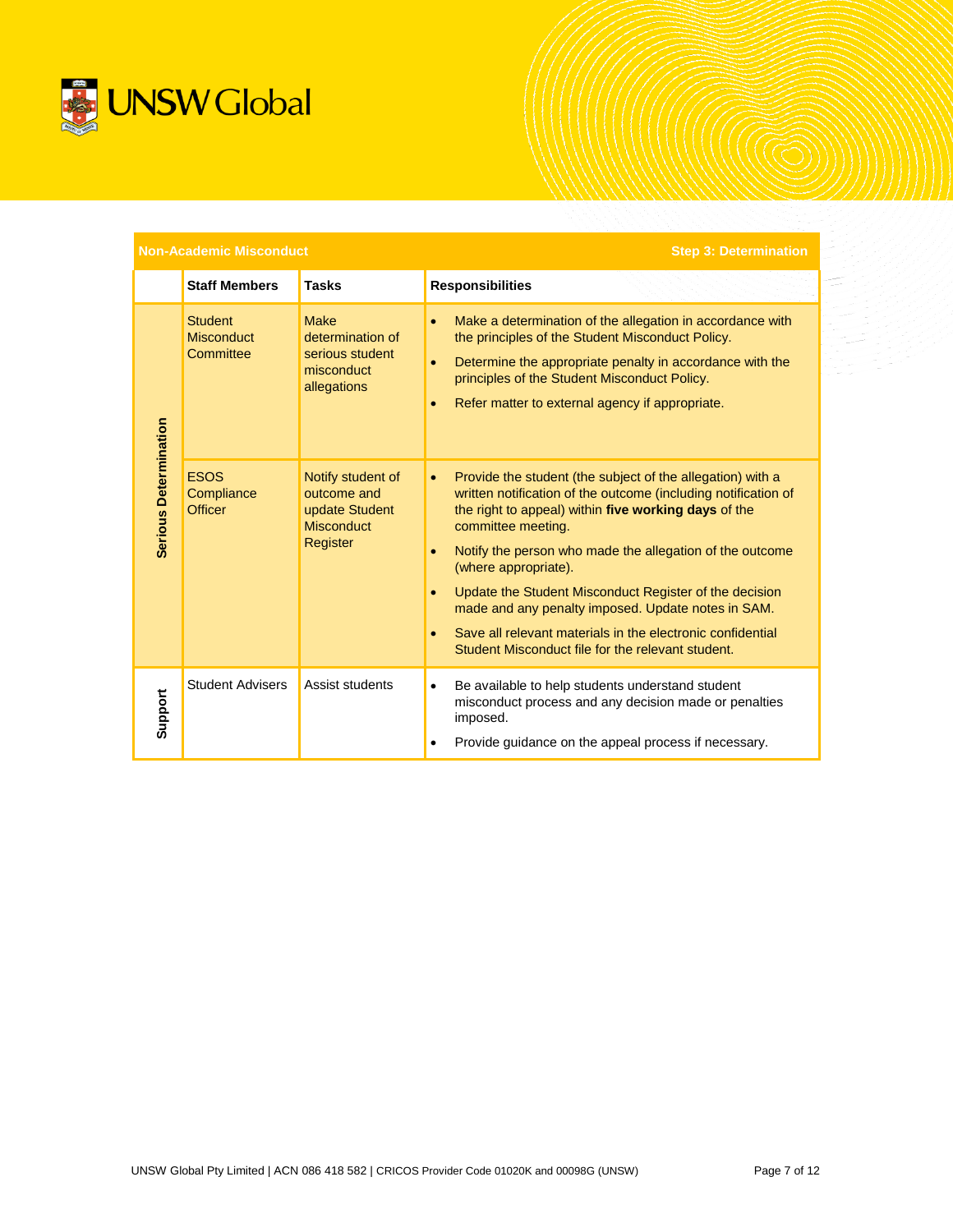

### **4.2 Academic Misconduct**

| <b>Step 1: Allegation</b><br><b>Academic Misconduct</b> |                                                                                                             |                                                                             |                                                                                                                                                                                                                                                                                                                                                                                                                                                                                                                                                                                                                                                                                        |
|---------------------------------------------------------|-------------------------------------------------------------------------------------------------------------|-----------------------------------------------------------------------------|----------------------------------------------------------------------------------------------------------------------------------------------------------------------------------------------------------------------------------------------------------------------------------------------------------------------------------------------------------------------------------------------------------------------------------------------------------------------------------------------------------------------------------------------------------------------------------------------------------------------------------------------------------------------------------------|
|                                                         | <b>Staff Members</b>                                                                                        | <b>Tasks</b>                                                                | <b>Responsibilities</b>                                                                                                                                                                                                                                                                                                                                                                                                                                                                                                                                                                                                                                                                |
| <b>Making an Allegation</b>                             | Teachers, Exam<br>Invigilators and<br><b>Admissions and</b><br>Enrolment<br><b>Officers</b>                 | <b>Report Academic</b><br><b>Misconduct</b>                                 | Complete Student Misconduct Form, ensuring that you<br>$\bullet$<br>have all relevant information and supporting<br>documentation.<br>In some instances, students may raise an Academic<br>$\bullet$<br>Misconduct issue with their teacher. The teacher must<br>complete the Student Misconduct Form in relation to any<br>such allegation if appropriate.<br>Email completed forms and all supporting documentation<br>$\bullet$<br>to the 'complaints and conduct' email address.<br>If the allegation involves fraudulent documents at<br>$\bullet$<br>admission, email the completed form and all supporting<br>documentation to the Admissions and Enrolment Manager<br>as well. |
|                                                         | <b>Student Services</b><br><b>Officers</b>                                                                  | Receive enquiry or<br>allegation from a<br>teacher or other<br>staff member | $\bullet$<br>Monitor the 'complaints and conduct' email address and<br>check for Student Misconduct Forms.<br>Completed Academic Misconduct forms should be<br>$\bullet$<br>forwarded to Assessment Coordinator (or Examinations<br>Officer where Assessment Coordinator unavailable) to<br>commence Step 2.                                                                                                                                                                                                                                                                                                                                                                           |
|                                                         | Assessment<br>Coordinator (or<br>Examinations<br>Officer where<br>Assessment<br>Coordinator<br>unavailable) | Receive and<br>assess allegation<br>of Academic<br>Misconduct               | Check all forms to ensure that the allegation made falls<br>$\bullet$<br>within the scope of the Student Misconduct Policy, are<br>properly filled out and have all necessary supporting<br>documentation.<br>If there is missing information, email the person who<br>$\bullet$                                                                                                                                                                                                                                                                                                                                                                                                       |
| Receiving an Allegation                                 |                                                                                                             |                                                                             | submitted the form, requesting missing information.<br>$\bullet$<br>If the allegation is not one that falls within the scope of the<br>Student Misconduct Policy, inform the person who<br>submitted the form.                                                                                                                                                                                                                                                                                                                                                                                                                                                                         |
|                                                         |                                                                                                             |                                                                             | If an allegation does fall within the scope of the Student<br>$\bullet$<br>Misconduct Policy and all relevant supporting<br>documentation is provided, it will progress to Step 2.                                                                                                                                                                                                                                                                                                                                                                                                                                                                                                     |
|                                                         |                                                                                                             |                                                                             | All allegations that progress to Step 2 must be logged in<br>$\bullet$<br>the Student Misconduct Register and in SAM.                                                                                                                                                                                                                                                                                                                                                                                                                                                                                                                                                                  |
| Support                                                 | <b>Student Adviser</b>                                                                                      | <b>Assist students</b>                                                      | Be available to help students understand the student<br>$\bullet$<br>misconduct process.                                                                                                                                                                                                                                                                                                                                                                                                                                                                                                                                                                                               |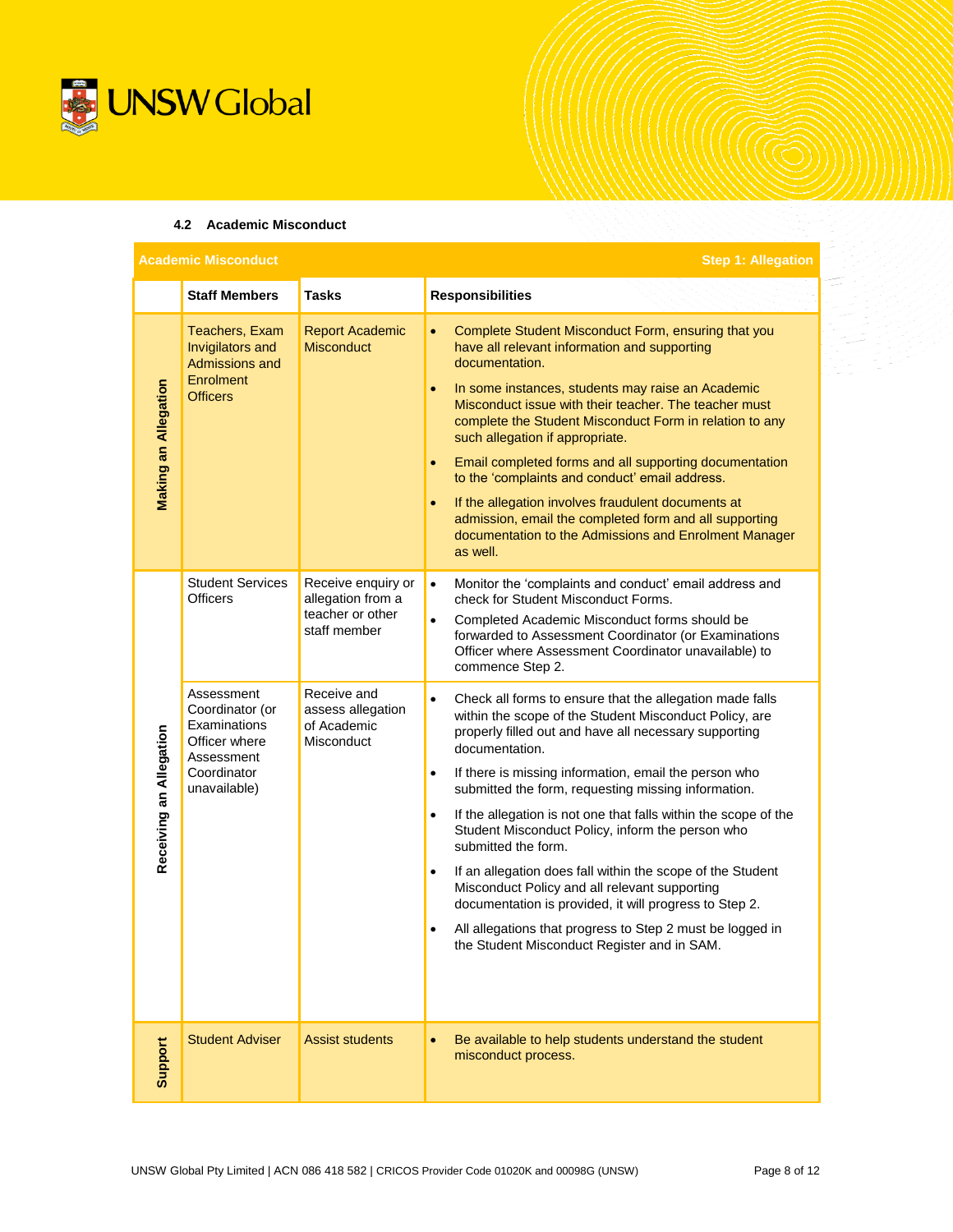

|               | <b>Academic Misconduct</b>                                                                                         |                                                                  | <b>Step 2: Notification and Investigation</b>                                                                                                                                                                                                                                                                                                                                                                                                                             |
|---------------|--------------------------------------------------------------------------------------------------------------------|------------------------------------------------------------------|---------------------------------------------------------------------------------------------------------------------------------------------------------------------------------------------------------------------------------------------------------------------------------------------------------------------------------------------------------------------------------------------------------------------------------------------------------------------------|
|               | <b>Staff Members</b>                                                                                               | <b>Tasks</b>                                                     | <b>Responsibilities</b>                                                                                                                                                                                                                                                                                                                                                                                                                                                   |
|               | Teachers and<br>Exam<br>Supervisors                                                                                | Notify the student of<br>allegation of<br>Academic<br>Misconduct | If timely and appropriate, for e.g, where Academic<br>$\bullet$<br>Misconduct takes place during an exam, notify the<br>student of the allegation in person.<br>If a student is notified of Academic Misconduct during an<br>$\bullet$<br>exam, have the student sign the Student Misconduct<br>Form before emailing it to the Assessment (or<br>Examinations) Coordinator.                                                                                               |
|               | Assessment<br>Coordinator (or<br>Examinations<br>Officer where<br>Assessment<br>Coordinator<br>unavailable)        | Notify the student of<br>allegation of<br>Academic<br>Misconduct | Within five working days of receipt of a Student<br>$\bullet$<br>Misconduct Form, notify the student (the subject of the<br>allegation) by email that an allegation has been received<br>or made. Advise the student that an investigation will be<br>conducted and they will be required to attend an interview<br>with the relevant manager (Head of Studies for UNSWIL,<br>Assistant Academic Director for UFS or Admissions and<br>Enrolment Manager).                |
|               |                                                                                                                    |                                                                  | Book in an interview with the student within five working<br>$\bullet$<br>days of sending the notification of the allegation.                                                                                                                                                                                                                                                                                                                                             |
| Notification  |                                                                                                                    |                                                                  | For students no longer in Australia, email them the<br>$\bullet$<br>Student Misconduct Form and ask that they respond<br>within five working days, informing them that, after such<br>time, the matter will go to Step 3 for determination.                                                                                                                                                                                                                               |
|               |                                                                                                                    |                                                                  | Keep the student (the subject of the allegation) informed<br>$\bullet$<br>of any potential delays.                                                                                                                                                                                                                                                                                                                                                                        |
|               |                                                                                                                    |                                                                  | Update the Student Misconduct Register with details of all<br>$\bullet$<br>correspondence and update notes in SAM.                                                                                                                                                                                                                                                                                                                                                        |
|               | Admissions and<br>Enrolment<br>Officers (if<br>misconduct<br>relates to<br>fraudulent                              | Notify the student of<br>allegation of<br>Academic<br>Misconduct | Within five working days of receiving the fraudulent<br>$\bullet$<br>documents, notify the student (the subject of the<br>allegation) by email that we believe they have submitted<br>fraudulent documents and that an investigation will be<br>conducted and they will be required to attend an interview<br>with the Admissions and Enrolment Manager.                                                                                                                  |
|               | admission<br>documents)                                                                                            |                                                                  | Book in an interview with the student within five working<br>$\bullet$<br>days of sending the notification of the allegation.                                                                                                                                                                                                                                                                                                                                             |
|               |                                                                                                                    |                                                                  | Log allegation in Student Misconduct Register with details<br>$\bullet$<br>of all correspondence and update notes in SAM.                                                                                                                                                                                                                                                                                                                                                 |
| Investigation | Assessment<br>Coordinator (or<br><b>Examinations</b><br>Officer where<br>Assessment<br>Coordinator<br>unavailable) | Administration for<br>investigation and<br>student interview     | Organise student interviews with Head of Studies for<br>$\bullet$<br>UNSWIL or Manager, MLLT or AAD for UFS.<br>$\bullet$<br>Keep records of all interviews and investigations<br>undertaken. Save materials in an electronic confidential<br>Student Misconduct file for the relevant student.<br>Prepare a report incl. all relevant information. Forward the<br>report, the completed forms and any supporting<br>documentation to the relevant Step 3 decision makers |
|               |                                                                                                                    |                                                                  | within 20 working days of the completion of Step 2.                                                                                                                                                                                                                                                                                                                                                                                                                       |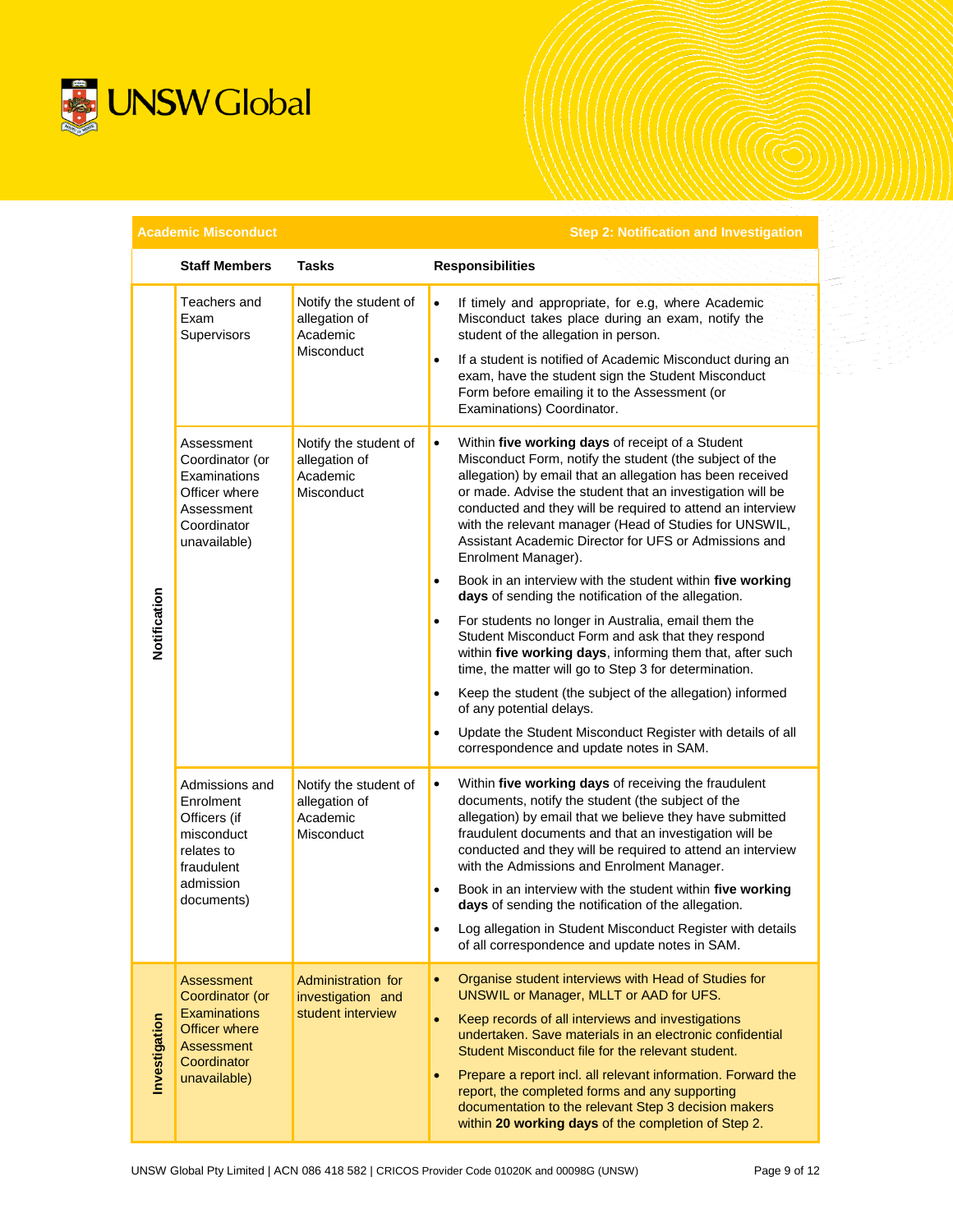

**Academic Misconduct Step 2: Notification and Investigation**

|               | <b>Staff Members</b>                                                                                  | <b>Tasks</b>                                                                                                                  | <b>Responsibilities</b>                                                                                                                                                                                                                                                                                                                          |
|---------------|-------------------------------------------------------------------------------------------------------|-------------------------------------------------------------------------------------------------------------------------------|--------------------------------------------------------------------------------------------------------------------------------------------------------------------------------------------------------------------------------------------------------------------------------------------------------------------------------------------------|
| Investigation | Assistant<br>Academic<br>Director(FS) or<br><b>Head of Studies</b><br>(IL) or Manager,<br><b>MLLT</b> | Investigate<br>allegation of<br>Academic<br><b>Misconduct</b>                                                                 | Conduct interviews with students to gather further<br>information or any compassionate and compelling<br>circumstances relevant to the allegation.<br>Review relevant UNSW Global policies, in particular the<br><b>Student Misconduct Policy.</b>                                                                                               |
|               | Admissions and<br>Enrolment<br>Manager                                                                | Investigate<br>allegation of<br>Academic<br><b>Misconduct</b><br>concerning use of<br>fraudulent<br>documents at<br>admission | Undertake investigation and collate relevant information<br>or further evidence as required.<br>Speak to relevant staff members or other students as<br>necessary.<br>Keep records of all interviews and investigations<br>undertaken. Save such materials in an electronic<br>confidential Student Misconduct file for the relevant<br>student. |
| Support       | Student Adviser                                                                                       | Assist students                                                                                                               | Be available to help students understand student<br>٠<br>misconduct process.                                                                                                                                                                                                                                                                     |

|                                 | <b>Academic Misconduct</b>                                                                                         |                                                                                     | <b>Step 3: Determination</b>                                                                                                                                                                                                                                                                                                                                                                                                   |
|---------------------------------|--------------------------------------------------------------------------------------------------------------------|-------------------------------------------------------------------------------------|--------------------------------------------------------------------------------------------------------------------------------------------------------------------------------------------------------------------------------------------------------------------------------------------------------------------------------------------------------------------------------------------------------------------------------|
|                                 | <b>Staff Members</b>                                                                                               | <b>Tasks</b>                                                                        | <b>Responsibilities</b>                                                                                                                                                                                                                                                                                                                                                                                                        |
|                                 | Assistant<br>Academic<br>Director(FS) or<br><b>Head of Studies</b><br>(IL) or Manager,<br><b>MLLT</b>              | Make<br>determination of<br>non-serious<br>allegation                               | Make a determination based on the materials presented<br>$\bullet$<br>and in accordance with the principles of the Student<br><b>Misconduct Policy.</b><br>Determine the appropriate penalty in accordance with the<br>$\bullet$<br>principles of the Student Misconduct Policy.                                                                                                                                               |
| Non-Serious Determination       | Assessment<br>Coordinator (or<br><b>Examinations</b><br>Officer where<br>Assessment<br>Coordinator<br>unavailable) | Notify student of<br>outcome and<br>update Student<br><b>Misconduct</b><br>Register | Provide the student, the subject of the allegation, with a<br>$\bullet$<br>written notification of the outcome (including notification of<br>the right to appeal) within five working days of the<br>completion of Step 2.<br>Notify the person who made the allegation of the outcome<br>(where appropriate).<br>Update the Student Misconduct Register of the decision<br>made and any penalty imposed. Update notes in SAM. |
| Determination<br><b>Serious</b> | Student<br>Misconduct<br>Committee                                                                                 | Make<br>determination of<br>serious<br>misconduct<br>allegation                     | Make a determination of the allegation in accordance with<br>$\bullet$<br>the principles of the Student Misconduct Policy at the next<br>scheduled Committee Meeting.<br>Determine the appropriate penalty in accordance with the<br>$\bullet$<br>principles of the Student Misconduct Policy.                                                                                                                                 |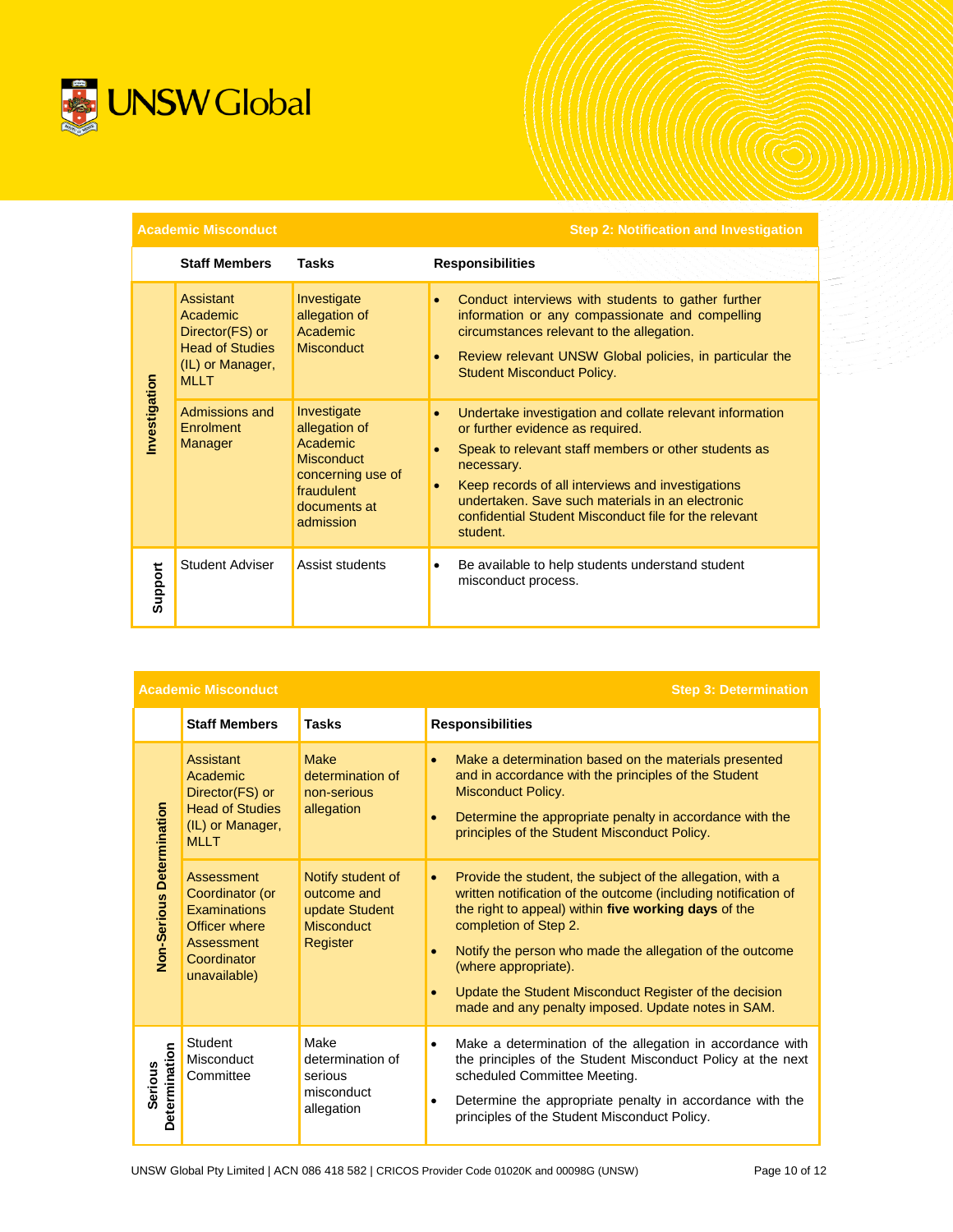

| <b>Academic Misconduct</b><br><b>Step 3: Determination</b> |                                                                                                                 |                                                                                                        |                                                                                                                                                                                                                                                                                                                                                                                                                                                                                                                                                                               |  |  |  |
|------------------------------------------------------------|-----------------------------------------------------------------------------------------------------------------|--------------------------------------------------------------------------------------------------------|-------------------------------------------------------------------------------------------------------------------------------------------------------------------------------------------------------------------------------------------------------------------------------------------------------------------------------------------------------------------------------------------------------------------------------------------------------------------------------------------------------------------------------------------------------------------------------|--|--|--|
|                                                            | <b>Staff Members</b>                                                                                            | <b>Tasks</b>                                                                                           | <b>Responsibilities</b>                                                                                                                                                                                                                                                                                                                                                                                                                                                                                                                                                       |  |  |  |
| Serious Determination                                      | <b>ESOS</b><br>Compliance<br>Officer                                                                            | Notify student of<br>outcome and<br>update Student<br>Misconduct<br>Register                           | Provide the student, the subject of the allegation, with a<br>$\bullet$<br>written notification of the outcome (including notification of<br>the right to appeal) within five working days of the<br>Committee Meeting.<br>Notify the person who made the allegation of the outcome<br>$\bullet$<br>(where appropriate).<br>Update the Student Misconduct Register of the decision<br>$\bullet$<br>made and any penalty imposed. Update notes in SAM.<br>Save such materials in the electronic confidential Student<br>$\bullet$<br>Misconduct file for the relevant student. |  |  |  |
|                                                            | Admissions and<br>Enrolment<br>Manager (if<br>misconduct<br>relates to<br>fraudulent<br>admission<br>documents) | Make<br>determination of<br>allegation<br>concerning use of<br>fraudulent<br>documents at<br>admission | Make a determination of the allegation in accordance with<br>$\bullet$<br>the principles of the Student Misconduct Policy.<br>Determine the appropriate penalty in accordance with the<br>$\bullet$<br>principles of the Student Misconduct Policy.                                                                                                                                                                                                                                                                                                                           |  |  |  |
|                                                            |                                                                                                                 | Notify student of<br>outcome and<br>update Student<br>Misconduct<br>Register                           | Provide the student, the subject of the allegation, with a<br>$\bullet$<br>written notification of the outcome (including notification of<br>the right to appeal) within five working days of<br>determination.<br>Prepare ITR if required.<br>$\bullet$<br>Update the Student Misconduct Register of the decision<br>made and any penalty imposed. Update notes in SAM.<br>Save such materials in the electronic confidential Student<br>$\bullet$<br>Misconduct file for the relevant student.                                                                              |  |  |  |
| Support                                                    | <b>Student Adviser</b>                                                                                          | <b>Assist students</b>                                                                                 | Be available to help students understand student<br>misconduct process and any decision made or penalties<br>imposed.<br>Provide guidance on the appeal process if necessary.                                                                                                                                                                                                                                                                                                                                                                                                 |  |  |  |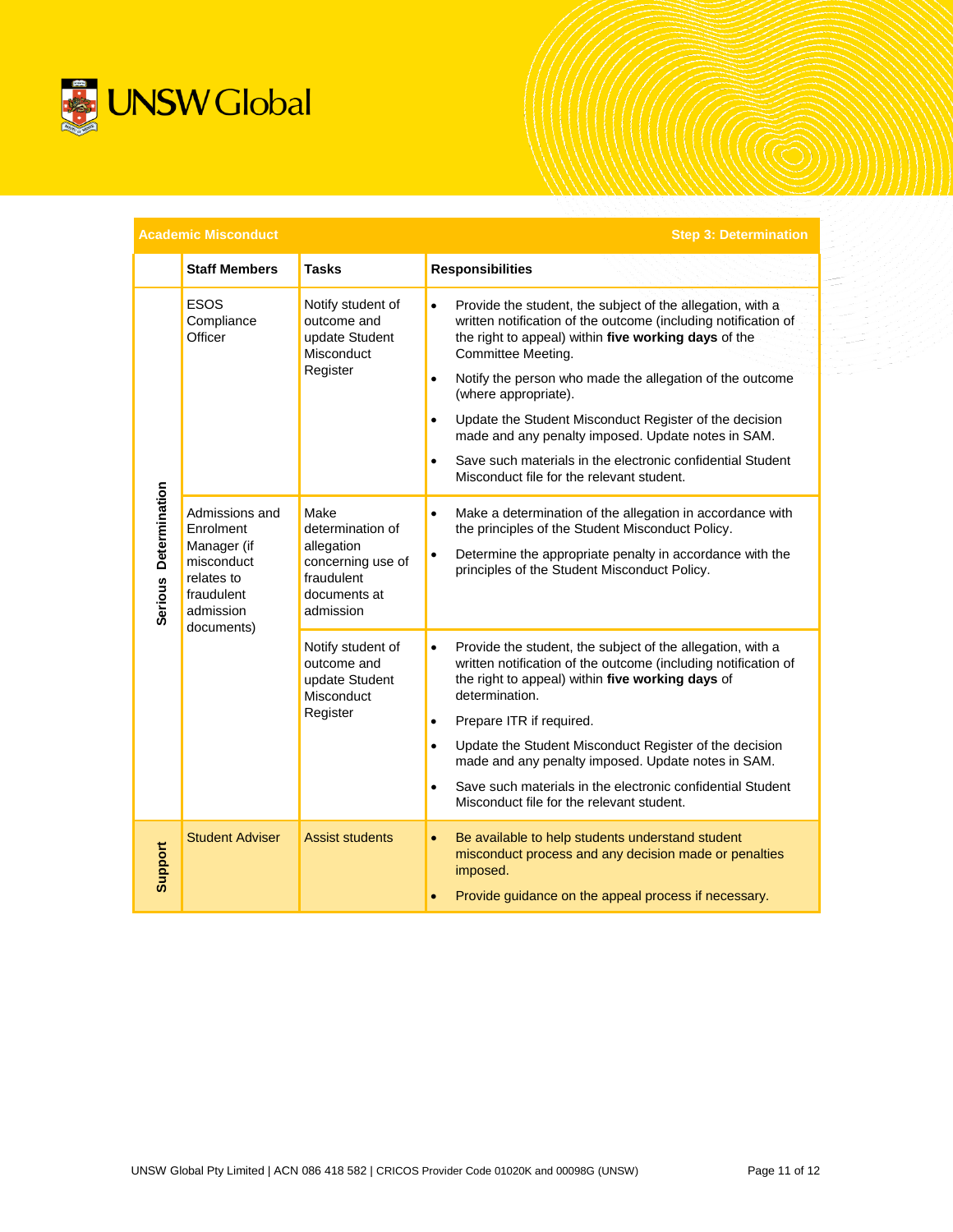

### **5 Standardised penalties**

| <b>Misconduct relating to Fraudulent Documents</b>                                                                                                                                                                                                                                                                       | <b>Penalty</b>                                                                                                                                                                                                                    |  |  |  |
|--------------------------------------------------------------------------------------------------------------------------------------------------------------------------------------------------------------------------------------------------------------------------------------------------------------------------|-----------------------------------------------------------------------------------------------------------------------------------------------------------------------------------------------------------------------------------|--|--|--|
| Use of fraudulent documents to gain admission                                                                                                                                                                                                                                                                            | <b>Immediate Exclusion</b>                                                                                                                                                                                                        |  |  |  |
| Use of fraudulent documents in all other cases of Academic<br>and Non-Academic Misconduct                                                                                                                                                                                                                                | Reduction of marks, probation for the<br>remainder of the course of study period,<br>suspension or exclusion, and/or any other<br>penalty<br>outcome<br>available<br>or<br>in<br>accordance with the Student Misconduct<br>Policy |  |  |  |
|                                                                                                                                                                                                                                                                                                                          | consider<br>when<br>Factors<br>deciding<br>to<br>whether or not to impose Probation: age,<br>cultural<br>factors,<br>attendance<br>and<br>misconduct history                                                                      |  |  |  |
| <b>Academic Misconduct in relation to Assessment</b>                                                                                                                                                                                                                                                                     |                                                                                                                                                                                                                                   |  |  |  |
| An unintentional breach of assessment guidelines that does not<br>impact on the student's overall result e.g. bringing a non- approved<br>calculator to an exam, bringing to an exam other non- approved<br>materials that do not lead to a mark-advantage for the student.                                              | Up to 5% penalty to mark applied                                                                                                                                                                                                  |  |  |  |
| A minor breach of assessment guidelines that leads to little or no<br>advantage for the student e.g. talking to another student about exam-<br>related content during an exam, or looking at another student's<br>paper during an exam.                                                                                  | Up to 10% penalty to mark applied                                                                                                                                                                                                 |  |  |  |
| A breach of assessment guidelines that<br>leads<br>to<br>some<br>advantage for the student e.g. notes on a piece of paper or similar,<br>containing exam related content that is of very little or no use to the<br>overall exam.                                                                                        | Up to 20% penalty to mark applied                                                                                                                                                                                                 |  |  |  |
| A major breach of assessment guidelines leading to significant<br>advantage for the student e.g. notes on a piece of paper or similar,<br>containing exam related content that is directly related to exam<br>content.                                                                                                   | Up to 50% penalty to mark applied                                                                                                                                                                                                 |  |  |  |
| A serious breach of assessment guidelines where little or none of<br>the assessment content can be considered the student's own work<br>e.g. a completely plagiarized essay or piece of work, the complete<br>copy of another student's assessment, or an intentional breach of<br>exam security, assisted or otherwise. | Up to 100% penalty<br>mark<br>to<br>applied or Exclusion                                                                                                                                                                          |  |  |  |

## **6 Procedure Review**

This procedure is due for review three years from its date of implementation or earlier in the following circumstances:

- (a) legislative changes governing the delivery of education services to Overseas Students on a student visa; or
- (b) changes to the business and operational functions of UNSW Global.